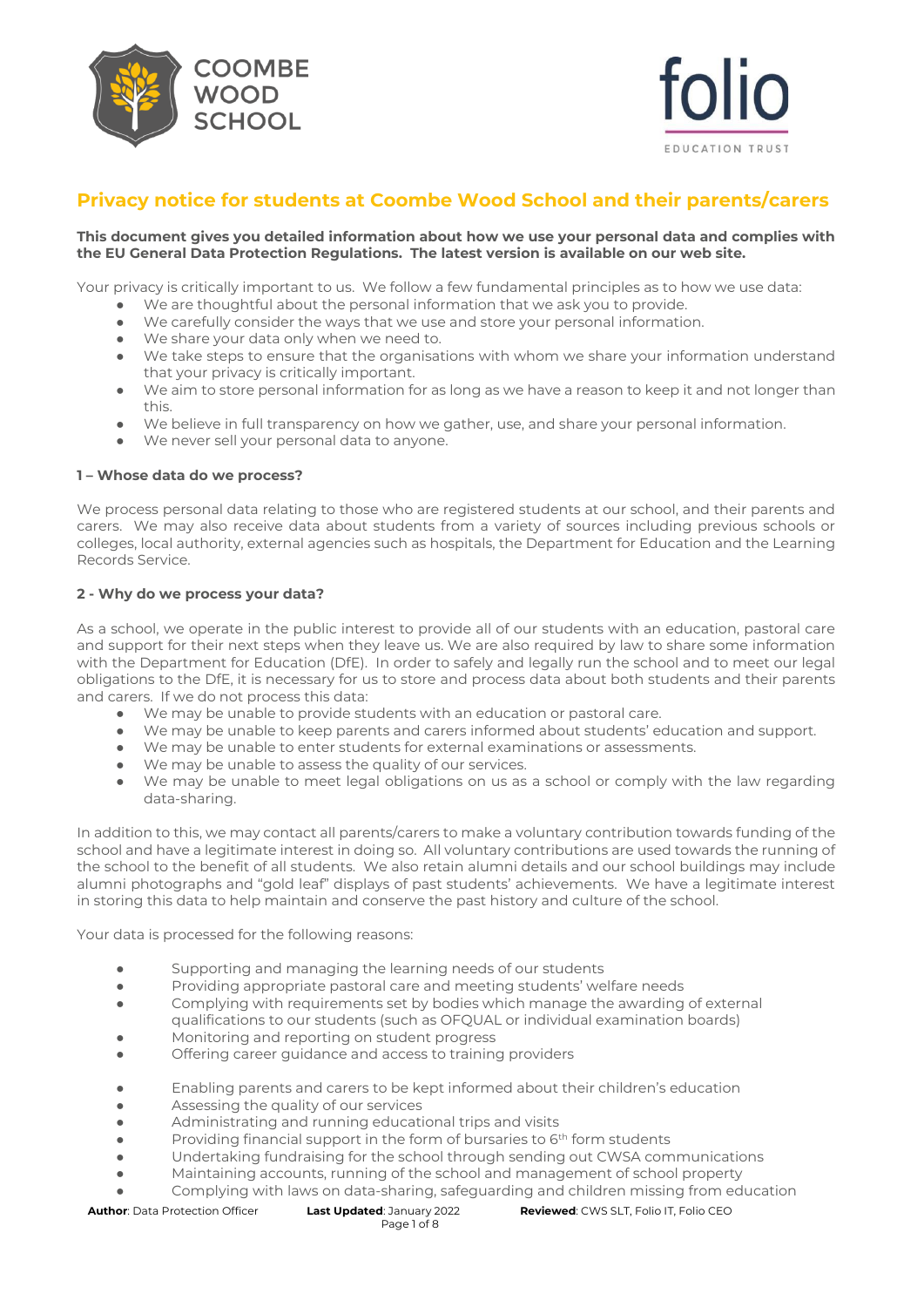- Ensuring security, preventing crime, behaviour management and incident investigation through the use of CCTV
- Providing supporting information for the application of Free School Meals and School Uniform Vouchers
- Enriching our culture and partnership with parents and celebrating achievements and events
- Managing catering services for all our students including handling dietary requirements and choices
- Contributing to a sense of belonging and developing an inclusive learning environment throughout the school site
- Marketing the school and Folio Education Trust online and in wider marketing materials

The data that we require about your child includes some sensitive data.

*Sensitive data that we must know about*

- You **must** tell us about a student's health or medical conditions.
- As a school, we operate in the public interest to educate children. We must provide the right level of care and support for all of our students. We would be unable to keep children safe without processing some essential health-related information to enable us to do that.
- If we were unable to store or process this information, we would be unable to meet the learning or welfare needs of our students.

## *Sensitive data that you do not have to share with us*

- Some sensitive data is shared with us **optionally** e.g. ethnicity. This data is held and processed only because both student and parent or carer have consented and agreed to share this data with us.
- You do not have to share this with us. You can change your preference at any time by contacting the school. You can also request for this to be deleted and in doing so, this will not affect our ability to provide your child with an education.

## **3 – What data do we process about students and families?**

The personal data that we hold and process may include:

- Personal details, including names, date of birth, home address, parents and carers contact details, student photographs, passport numbers and unique learner numbers
- Personal characteristics (such as ethnic group, religion, country of birth, language, free-school meal eligibility, looked-after status)
- Information relating to National Curriculum assessment
- Attendance and absence information
- Pastoral welfare, behaviour commendations, disciplinary incidents and exclusions information within our school (and any similar information received from previous school files)
- Leavers' destinations and alumni contact details
- **•** Biometric data in the form of a numerical code that represents each student's fingerprint<sup>1</sup>
- Photographic, audio or video material of students
- Child protection and safeguarding
- Details of special educational needs and disabilities including education, health and care plans, medical impairments, social, emotional and mental health needs
- Dietary requirements and choices
- Health and safety information relating to accidents or incidents involving our students

## **4 – How do we share your data?**

Information sharing takes place on a routine basis as part of our usual school processes.

- The first table below summarises how data may be shared with third parties, including which data is shared and why it is shared.
- In exceptional or extraordinary circumstances, there may be cases where additional information is shared about a particular student and these are detailed in the second table.

| Who Data is Shared Nhat Data is Shared<br>$\blacksquare$ With $\blacksquare$ |                                                                        | Reason for Sharing                |
|------------------------------------------------------------------------------|------------------------------------------------------------------------|-----------------------------------|
| Local authority $-$<br>School admissions                                     | Student name, date of birth, home<br>address, parent or carer details, | To administrate school admissions |

### **TABLE 1 - ROUTINE SHARING**

<sup>1</sup> Please refer to more detailed information on biometric data available on pages 7-8 of this Privacy Notice.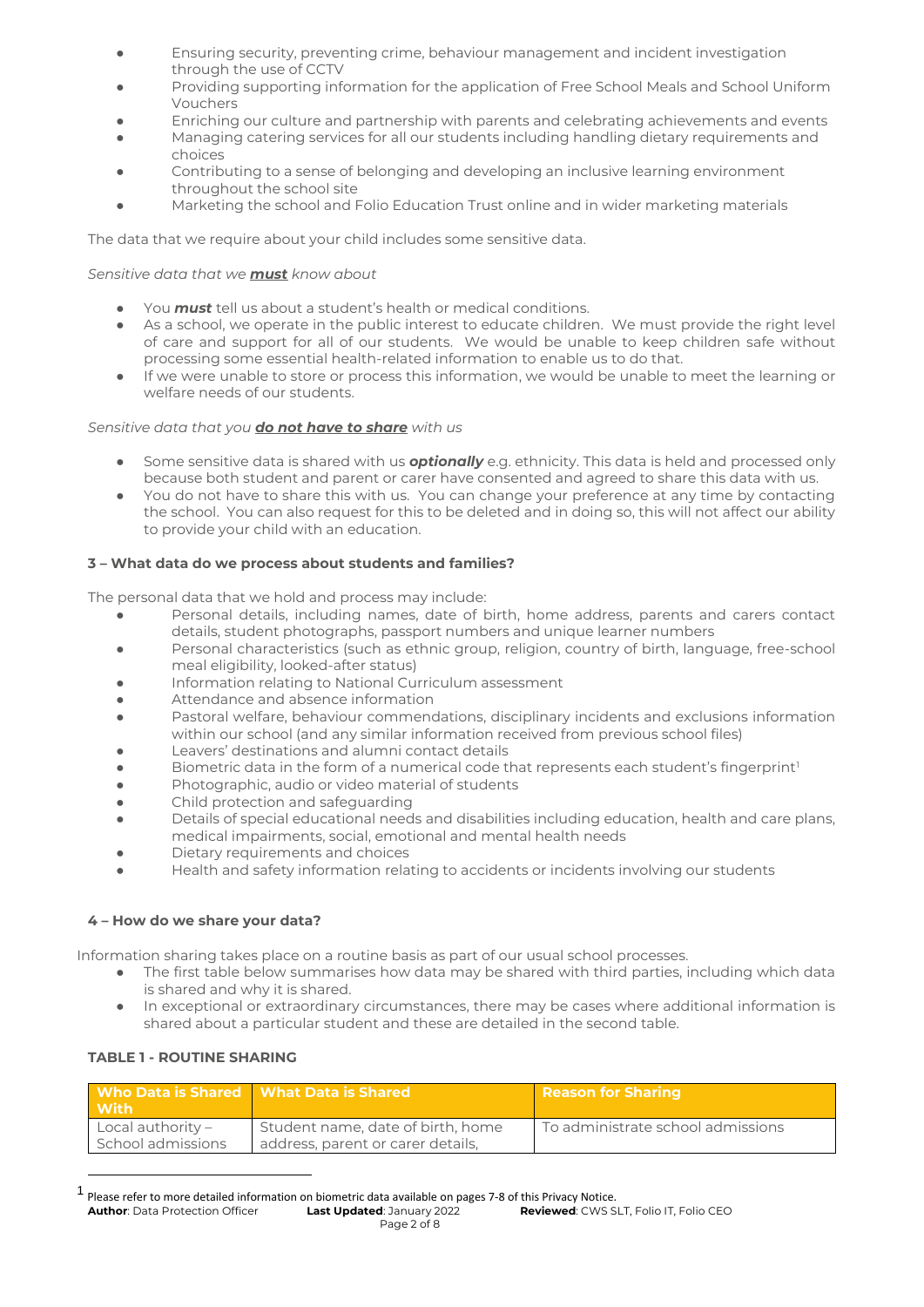|                                    | school application reference number<br>and unique pupil number, EHCP and<br>SEND information |                                                                                |
|------------------------------------|----------------------------------------------------------------------------------------------|--------------------------------------------------------------------------------|
| Local authority -<br>Youth support | Student name, address, date of birth,<br>names and addresses of parents and                  | To meet legal requirements.<br>Parents can request sharing is restricted       |
| service                            | carers                                                                                       | to student's name, address and DOB                                             |
| Local authority -                  | Student name, date of birth, home                                                            | To track incidents where an accident                                           |
| Health & safety                    | address, parent or carer telephone                                                           | form was completed after a health and                                          |
| Department                         | details                                                                                      | safety incident involving a student or<br>member of staff                      |
| Local authority -                  | Student name, date of birth, address,                                                        | To comply with legal obligation on the                                         |
| Education                          | date of leaving and destination,                                                             | school to share information with local                                         |
| department                         | attendance marks, exclusion period<br>and reason and parent or carer                         | authority in respect of safeguarding,<br>promoting welfare and reporting       |
|                                    | telephone details                                                                            | children missing from education                                                |
| Learning records                   | Student name, date of birth, address                                                         | To obtain unique learner numbers                                               |
| service                            |                                                                                              | (ULN's) which are a means of uniquely<br>identifying each child                |
| Department for                     | All census data fields as listed in the                                                      |                                                                                |
| Education (DfE) -                  | Department for Education (DfE)                                                               | We are required to provide information<br>about you to the DfE as part of data |
| Census                             | document "School Census 2019 to                                                              | collections such as the school census.                                         |
|                                    | 2020" pp. 27-57 <sup>2</sup>                                                                 | Under the Education Act 1996, the DfE                                          |
|                                    |                                                                                              | requires all schools to submit data                                            |
|                                    |                                                                                              | about all students and the school staff                                        |
|                                    |                                                                                              | as part of a termly census.                                                    |
|                                    |                                                                                              | Some of this information is then stored                                        |
|                                    |                                                                                              | in the DfE's National Pupil Database,<br>which provides evidence on how        |
|                                    |                                                                                              | schools are performing. This, in turn,                                         |
|                                    |                                                                                              | supports research. The database is held                                        |
|                                    |                                                                                              | electronically so it can easily be turned                                      |
|                                    |                                                                                              | into statistics. The information it holds is                                   |
|                                    |                                                                                              | collected securely from schools, local<br>authorities, exam boards and others. |
|                                    |                                                                                              | The Department for Education may                                               |
|                                    |                                                                                              | share information from the database                                            |
|                                    |                                                                                              | with other organisations which promote                                         |
|                                    |                                                                                              | children's education or wellbeing in<br>England. These organisations must      |
|                                    |                                                                                              | agree to strict terms and conditions                                           |
|                                    |                                                                                              | about how they will use your data.                                             |
| Careers guidance                   | Student name, email address, action                                                          | To provide career guidance to students                                         |
| provider                           | plan                                                                                         |                                                                                |
| <b>ASSET for Schools</b>           | Student attendance data (Looked                                                              | To assist with the monitoring and                                              |
| Groupcall                          | After Children only)                                                                         | tracking of Looked After Children's                                            |
|                                    |                                                                                              | attendance and progress                                                        |
| <b>Examination boards</b>          | Student name, date of birth, special<br>educational needs and/or personal                    | To assess the students' progress and<br>attainment in external examinations    |
|                                    | circumstances which may affect                                                               |                                                                                |
|                                    | exam performance; audio and/or                                                               |                                                                                |
|                                    | visual images or recordings where                                                            |                                                                                |
|                                    | they are required for assessment in a                                                        |                                                                                |
| Other schools when                 | particular subject.<br>A standard transfer file is sent                                      | To pass on information to a destination                                        |
| a student transfers                | securely via the Department for                                                              | school or college when a student                                               |
|                                    | Education (DfE)'s designated web                                                             | transfers                                                                      |
|                                    | service and hard copies of the                                                               |                                                                                |
| Travel companies                   | student record may be sent on<br>Student name, date of birth, passport                       | To administrate school trips and visits                                        |
|                                    | details if relevant, medical issues,                                                         |                                                                                |
|                                    | dietary requirements, next of kin                                                            |                                                                                |

<sup>2</sup> https://assets.publishing.service.gov.uk/government/uploads/system/uploads/attachment\_data/file/854226/2019-

<sup>20</sup>\_School\_Census\_Business\_and\_Technical\_Specification\_Version\_1.7.pdf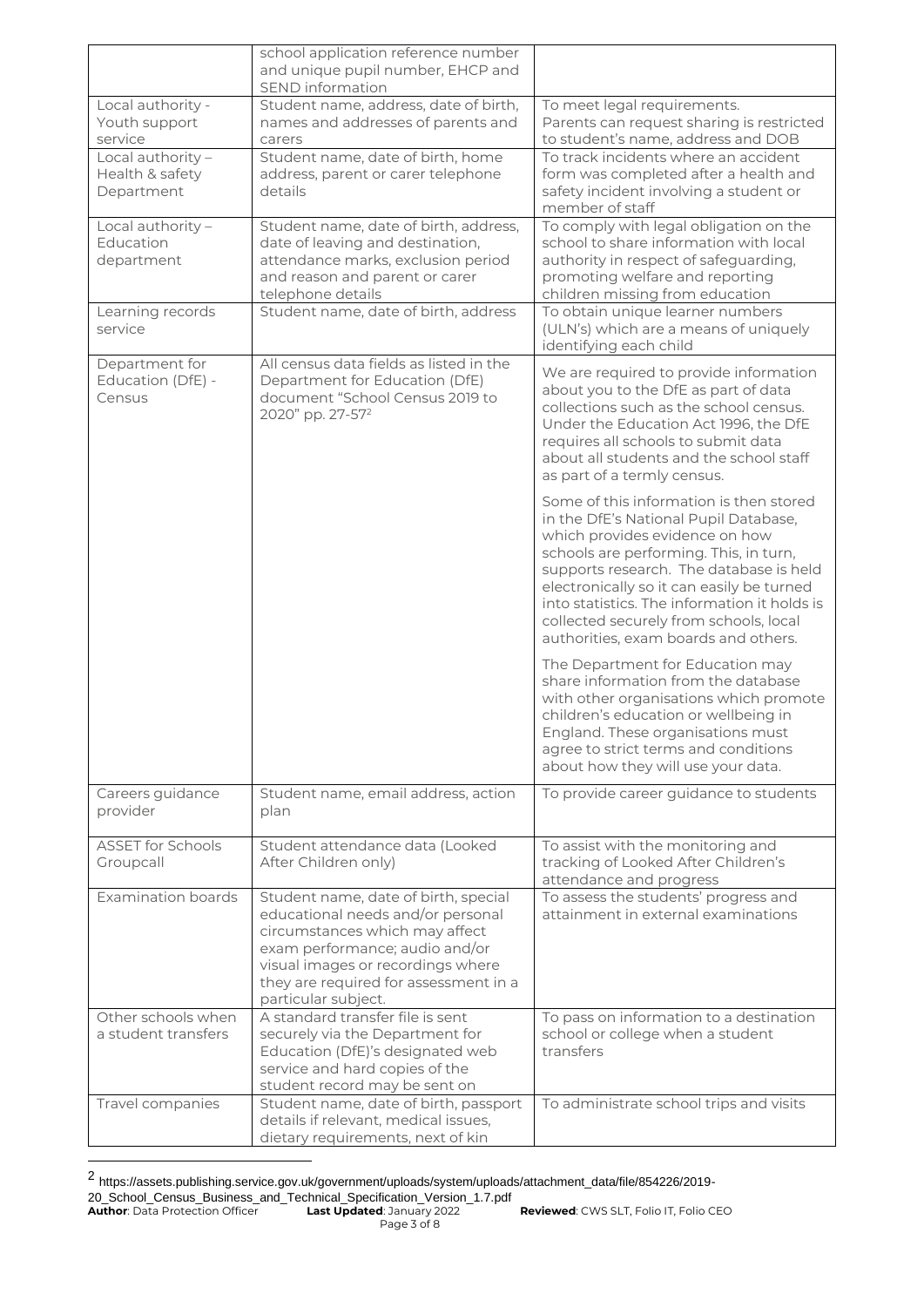|                                                                                    | contact details                                                                                                                                                                                                                                                                                                                                                           |                                                                                                                                                                    |
|------------------------------------------------------------------------------------|---------------------------------------------------------------------------------------------------------------------------------------------------------------------------------------------------------------------------------------------------------------------------------------------------------------------------------------------------------------------------|--------------------------------------------------------------------------------------------------------------------------------------------------------------------|
| Cashless payments<br>provider - ParentPay                                          | Student name, parent or carer email<br>address, free school meal<br>entitlement, home address                                                                                                                                                                                                                                                                             | To enable the school to operate<br>payments electronically for services<br>such as lunches or school trips                                                         |
| <b>HMRC</b>                                                                        | Parent or carer's name, house<br>number and postcode                                                                                                                                                                                                                                                                                                                      | To claim Gift-Aid on donations made to<br>school by parents and carers                                                                                             |
| <b>School Nominated</b><br>Photographer                                            | Student name, visual image,<br>admission number, tutor group<br>and/or year group                                                                                                                                                                                                                                                                                         | To take photographs of students in<br>school for the purpose of the school<br>management information system,<br>medical alerts and for home/parental<br>purchasing |
| <b>School Nursing</b><br>Provider - Croydon<br><b>Health Services NHS</b><br>Trust | Student name, date of birth, tutor<br>group and parent contact details                                                                                                                                                                                                                                                                                                    | To administrate and undertake<br>immunisations under the national<br>vaccination programme                                                                         |
| Sports events<br>management<br>provider                                            | Student name, tutor group and/or<br>year group                                                                                                                                                                                                                                                                                                                            | To administrate sporting events for<br>school students                                                                                                             |
| Parents' evening<br>system provider                                                | Student name, date of birth, parent<br>or carer name, relationship to<br>student, email address and<br>telephone number                                                                                                                                                                                                                                                   | To enable parents and carers to book<br>appointments with teachers                                                                                                 |
| School<br>management<br>information system<br>provider - SIMS                      | SIMS provides our school system that<br>holds most of our student data. This<br>is a cloud-based service which is<br>hosted by SIMS.                                                                                                                                                                                                                                      | To manage and run the school and<br>share information with parents                                                                                                 |
| <b>Automated Pre-</b><br><b>Admissions Provider</b>                                | Student name, date of birth, home<br>address, parent or carer details,<br>dietary requirements, medical and<br><b>SEND details</b>                                                                                                                                                                                                                                        | To streamline the admissions process by<br>enabling parents to complete the<br>registration process for their child online                                         |
| Internet and<br>network resources<br>provider - London<br>Grid for Learning        | Student name, date of birth, gender,<br>unique pupil number, year group,<br>parent or carer email address,<br>relationship to child, parent or carer<br>telephone number, attendance,<br>absence and lateness, gifted status,<br>special needs status, description of<br>special needs, admission date,<br>ethnicity, behaviour incidents, details<br>of gifted provision | To enable the school network to operate<br>and for the provision of internet-based<br>services                                                                     |
| Homework tracking<br>provider                                                      | Student name, unique pupil number,<br>gender, pupil premium, special<br>educational needs, free school meal<br>entitlement, English as an additional<br>language status, first language, year<br>group, pupil email address, parent or<br>carer name, parent or carer email<br>address and parent or carer<br>telephone number                                            | To enable parents and carers, students<br>and teachers to track students'<br>homework and to provide the school<br>with analysis to assess student progress        |
| School trip<br>management<br>provider                                              | Student name, date of birth, passport<br>details if relevant, medical issues,<br>dietary requirements, next of kin<br>contact details                                                                                                                                                                                                                                     | To administrate school trips and visits                                                                                                                            |
| Google - file sharing<br>and teaching and<br>learning                              | Student name, email address, audio<br>and video images                                                                                                                                                                                                                                                                                                                    | To provide students and staff with an<br>online learning environment                                                                                               |
| Teacher training<br>colleges                                                       | Audio and/or visual images or<br>recordings (where consent has been<br>given by students and parents/carers)                                                                                                                                                                                                                                                              | To provide material for colleges to<br>assess the quality of teaching by<br>teachers who are training within our<br>school.                                        |
| School counselling<br>provider                                                     | Visual image of counselling work<br>(drawing or other work) and/or<br>counsellor's notes                                                                                                                                                                                                                                                                                  | To allow the counsellor to provide<br>counselling services, which are quality-<br>controlled and supervised by an external<br>supervisor                           |
| Visitors to our web                                                                | Visual images, newsletter and                                                                                                                                                                                                                                                                                                                                             | To enrich the culture of partnership with                                                                                                                          |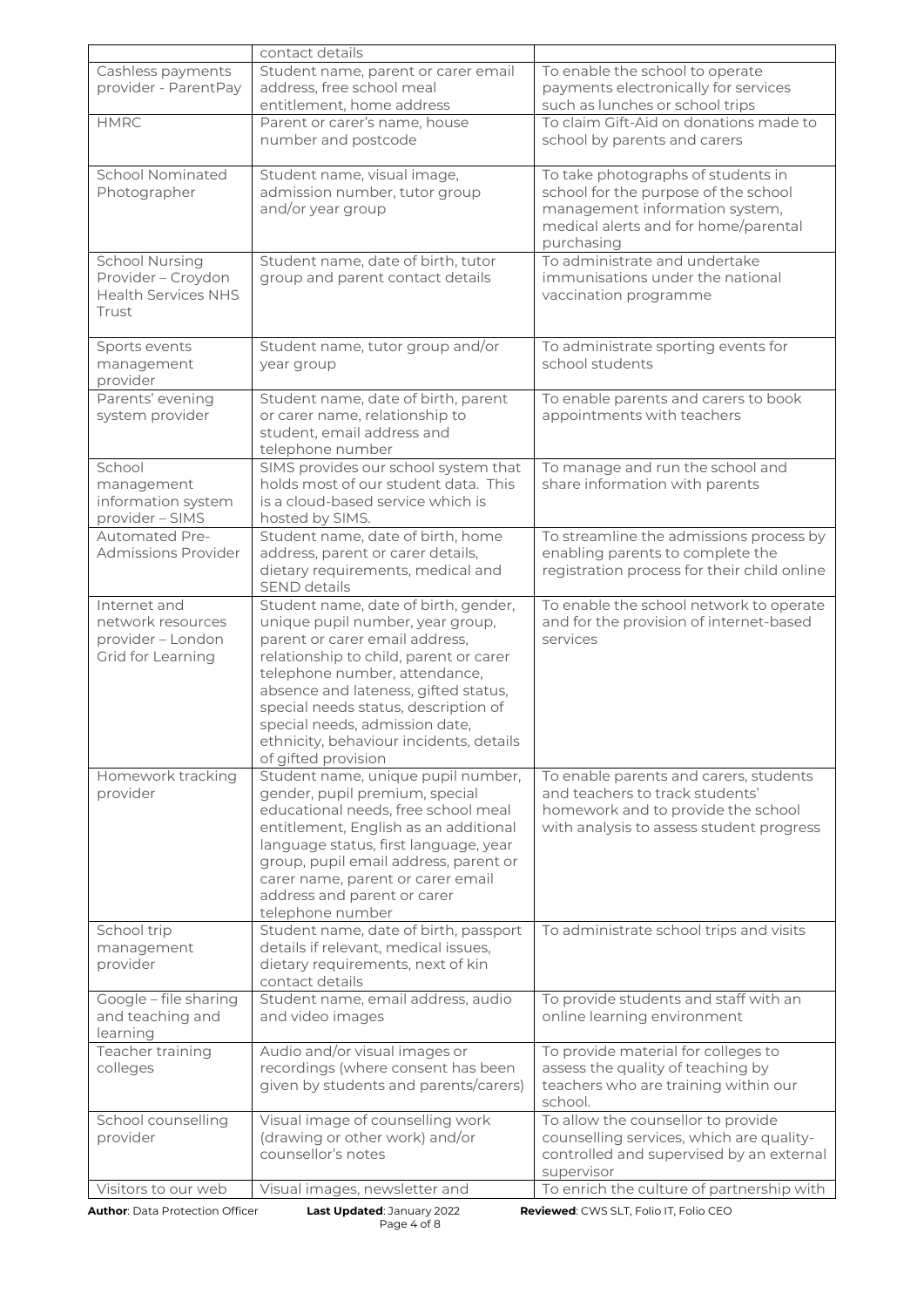| site                                                              | student achievements                                                                                      | parents and to celebrate achievements<br>and events                                                                 |
|-------------------------------------------------------------------|-----------------------------------------------------------------------------------------------------------|---------------------------------------------------------------------------------------------------------------------|
| Visitors to our school<br>premises for events<br>aimed at parents | Student name                                                                                              | To allow the management of events and<br>capturing attendance of events                                             |
| <b>Fitness Tracking</b><br>Provider - MyZone                      | Student name, date of birth, weight,<br>heart rate and fitness data                                       | To support our students in meeting<br>their personal fitness targets                                                |
| <b>Online Careers</b><br>Platform - START                         | Student admission number, ULN,<br>name, date of birth, gender, year<br>group                              | To support our students in researching<br>career paths as part of the PSHE<br>national curriculum                   |
| Online Learning<br><b>Support Providers</b>                       | Student name, tutor group, reading<br>age and any other relevant<br>information                           | To support students learning in specific<br>areas e.g., literacy and numeracy<br>support                            |
| Provision Map -<br><b>SEND Support Tool</b><br>Provider           | Student name and related details<br>including any other relevant personal<br>and SEND related information | To enable the SEND department to<br>more effectively map and manage<br>provision                                    |
| Automated sports<br>analytics provider                            | Sports related audio, video and still<br>images                                                           | To enable the provision of analytics and<br>feedback to students and to record and<br>live-stream sporting fixtures |

Folio schools are part of a collaborative working model. This means that staff from one school may observe teaching and learning from another school in order to help assess our performance across all schools within the Trust.

- This happens from time to time and all staff involved in this process would certainly have the appropriate security clearances, data protection and safeguarding training that we expect across the board in all of our schools.
- In addition to this, we may from time to time bring in outside contractors to support this work, particularly where they have specialist skills or experience, for example, trained OFSTED inspectors who might observe our physical/online teaching and learning or other aspects of our school management.

| <b>Who Data is Shared</b><br><b>With</b>            | <b>What Data is Shared</b>                                        | <b>Reason for Sharing</b>                                                                                                                                                                                                                                                                                                         |
|-----------------------------------------------------|-------------------------------------------------------------------|-----------------------------------------------------------------------------------------------------------------------------------------------------------------------------------------------------------------------------------------------------------------------------------------------------------------------------------|
| Local authority -<br>Social and welfare<br>services | Student name and other information<br>depending on the concern    | To follow safeguarding procedures<br>where there is a concern about the<br>safety of a student. We have to share<br>information with social services or other<br>welfare services in certain cases to<br>protect children                                                                                                         |
| Police services                                     | Student name and other information<br>depending on the concern    | To follow safeguarding procedures<br>where there are safeguarding concerns<br>about a student;<br>To comply with a request from a law<br>enforcement agency where it may harm<br>their investigation if we do not share<br>information;<br>To seek appropriate pastoral support<br>from the police for students who require<br>it |
| Legal advisors                                      | Student name and other information<br>depending on the concern    | To gain advice, undertake a legal case or<br>to assist an inquiry or investigation to<br>which the school is a party                                                                                                                                                                                                              |
| Local authorities                                   | Student name, date of birth                                       | To establish which borough provides<br>funding for a looked-after child, in the<br>exceptional case when the funding<br>borough is not clear                                                                                                                                                                                      |
| <b>Education Funding</b>                            | Student name, address, date of birth,                             | To comply with EFA audit procedures                                                                                                                                                                                                                                                                                               |
| Agency (EFA)                                        | residency confirmation, class                                     | on funding for 6 <sup>th</sup> form students                                                                                                                                                                                                                                                                                      |
| Health professionals                                | Student name, medical information<br>and parental contact details | To deal with medical emergencies                                                                                                                                                                                                                                                                                                  |
| <b>CAMHS</b>                                        | Student name and other information<br>depending on the concern    | To deal with concerns relating to pupil<br>welfare                                                                                                                                                                                                                                                                                |

## **TABLE 2 – INFORMATION SHARING IN EXCEPTIONAL CASES**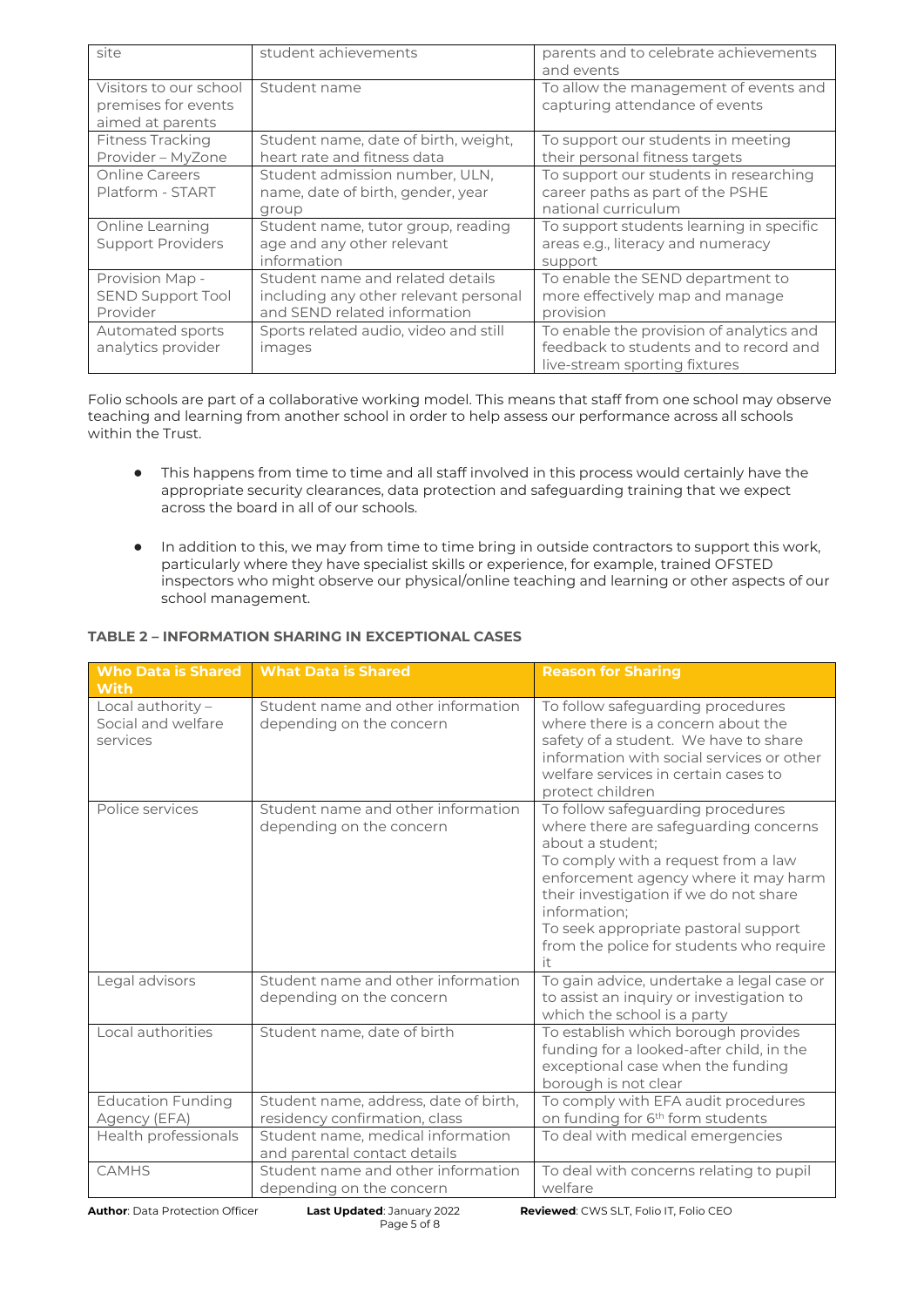We do not share information about you with any third parties that are not listed above without your consent - unless the law requires us to do so.

## **5 – Where is my data stored?**

Some of the data we process is stored on school systems only. Our network providers are LGFL and Atomwide; together they are responsible for ensuring security and safety of our managed network. Some data may be stored on the systems of organisations that we share data with, which includes cloud-based service providers. As a school, we enquire from those that we share data with about the processes and policies that providers have in place to ensure that data held on their systems is protected, including where data is transferred outside of the European Economic Area (EEA). There may be international transfer of your data where our suppliers use systems that are hosted in data centres abroad but we always endeavour to ensure that the appropriate privacy protection is in place.

## **6 – How can I see what data you hold about me?**

You have a right to access personal information that we hold about you and can do this by contacting the Data Protection Officer.

Ms Sabin Qureshi Director of Compliance and Data Protection Folio Education Trust c/o Coombe Wood School 30 Melville Avenue South Croydon CR2 7HY Email[: squreshi@foliotrust.uk](mailto:squreshi@foliotrust.uk) Tel: 0203 011 2767

The data controller responsible for processing your personal data is Folio Education Trust:

Mr Jonathan Wilden Chief Executive Officer Folio Education Trust c/o Coombe Wood School 30 Melville Avenue South Croydon CR2 7HY Email[: jwilden@foliotrust.uk](mailto:jwilden@foliotrust.uk)

### **7 – For how long do you store data about me?**

We follow the guidance of the Information & Records Management Society (IRMS) in determining our data retention policies. Please contact our Data Protection Officer for further information.

### **8 – What rights do I have regarding my personal data?**

- The right to be informed about how your data is used and why. This is the objective of this notice.
- The right of access to see what data is held about you.
- The right to rectification of incorrect or incomplete data held about you.
- The right to erase data if there is no compelling reason for it to be held.
- The right to restrict processing of your data where there is an unresolved dispute about the data.
- The right to object to your data being processed due to your particular situation, if there is no compelling legitimate reason for your data to be processed.
- Rights in relation to automated decision making and profiling.

### **9 – How do I exercise my rights or make a complaint?**

Please contact our Data Protection Officer if you wish to exercise your rights or wish to make a complaint about data-handling. You may also approach the Information Commissioner's Office (ico.org.uk) with your concern.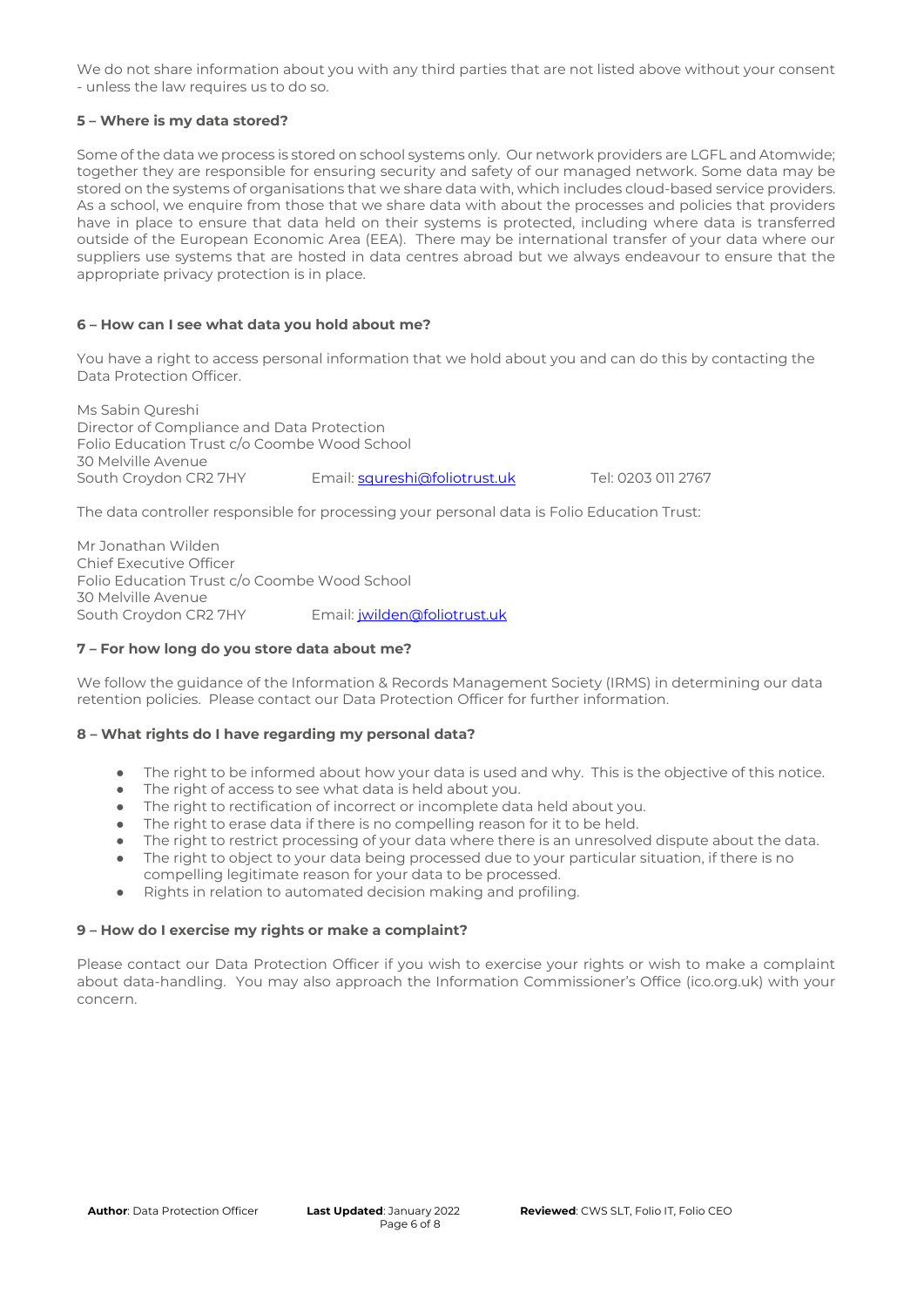



# **Use of Biometric Data in School**

We identify students within school based on a scan of their finger. All biometric information is *sensitive personal data*. We ask that you consent as a parent or carer to register your child on this system. This document aims to address any queries you may have about the system and how and why it is used.

The system we use currently applies to:

Catering

There are many benefits of this system:

- Quicker identification of students, resulting in time saved on registration processes
- No need for students to carry a card or to remember a PIN code
- Time and money saved on replacement of lost or forgotten cards or PIN code
- Reduced queueing times at lunchtime and increased speed of service
- Automatic allocation of free school meals, with the student remaining anonymous
- Avoidance of problems associated with the use of cash in schools, (such as loss, theft, bullying and the misuse of dinner money through spending it in shops outside of school grounds)

## **Biometric identification is simply one way of quickly and uniquely recognising users in a way that can't be forgotten or lost.**

How it works

- 1. Students register for the system by scanning their finger.
- 2. The scan is converted to a number.
- 3. The student's number is encrypted and stored in the database as a unique reference for that student.
- 4. When the student places their finger on the scanner in future, the software scans the finger and produces a number.
- 5. The system will then look up this number in the database to find the relevant match and will identify the matching student.

Scanners will be available at catering service points to allow students to purchase meals and refreshments without the need for cash or cards.

### **Frequently asked questions on use of biometric data as a means of identification of students in school**

### **Are the fingerprints stored?**

● No. The finger is scanned and used to generate a collection of data points which is then stored as an encrypted number on the database.

### **Is the data secure?**

• The database is fully password protected and cannot be accessed by the copying of the physical data files. The biometric data itself is encrypted within this database. All data is held within school.

### **What happens when a student leaves the school?**

● When a student leaves school the system will be updated to remove the leaver's data.

### **Can the data be reversed to produce a fingerprint?**

No. Even if this was attempted, it could never produce anything that would be usable as evidence by police or courts, because the result would not be detailed enough to meet those standards.

**Author**: Data Protection Officer **Last Updated**: January 2022 **Reviewed**: CWS SLT, Folio IT, Folio CEO Page 7 of 8